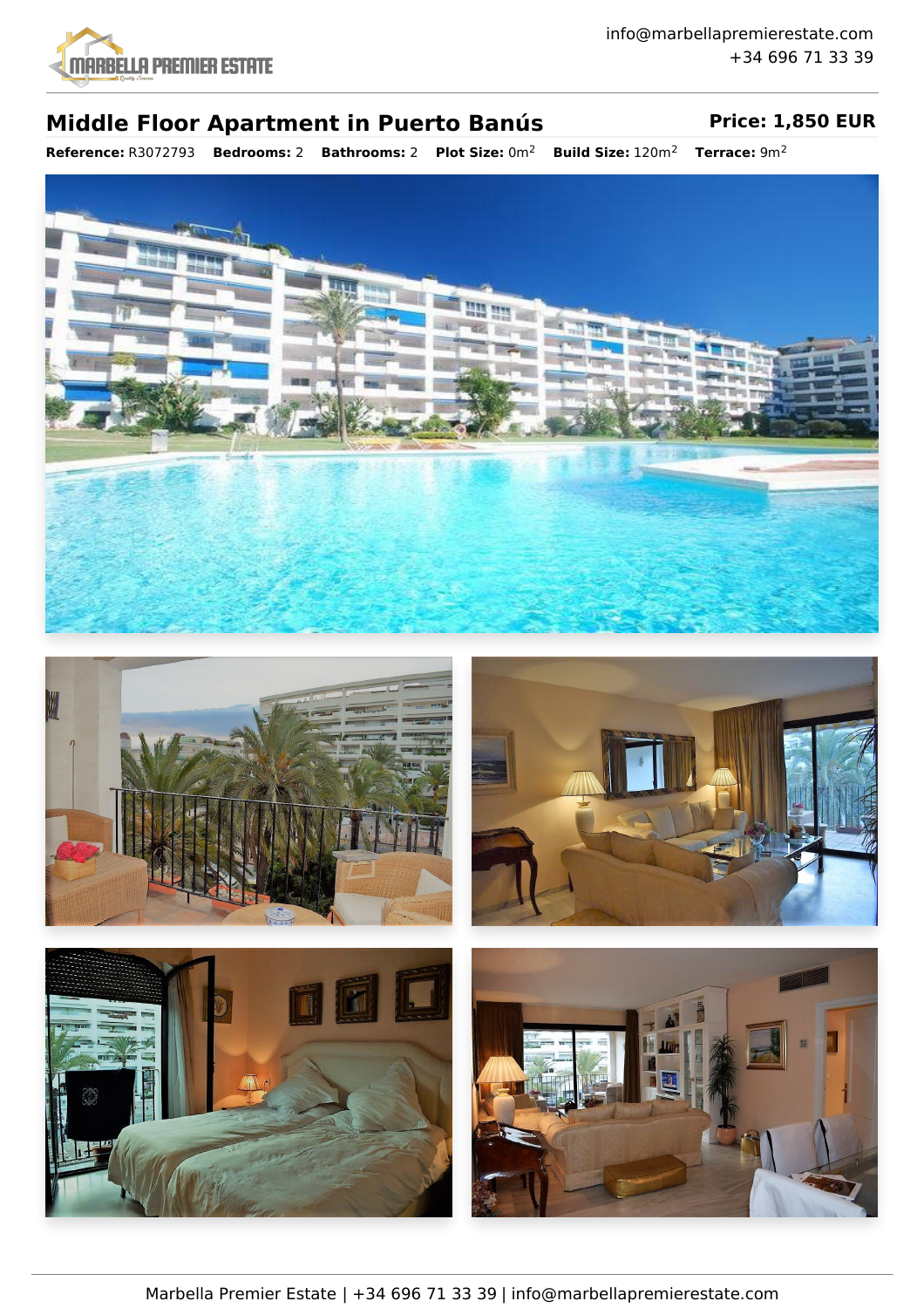

# **Location: Puerto Banús**

2 bedroom apartment on the middle floor located in the heart of Puerto Banus! The beach only 50 mtrs. Close to restaurants, leisure areas, bus service and taxi a few meters. This complex has wonderful green areas where there are 4 swimming pools and the paddle court. The apartment consists of an entrance hall leading to a spacious living room with access to the south west facing terrace with urban and partial sea views. Furnished kitchen, master bedroom in suit. Features: Air conditioning, garage, 24 hour security.